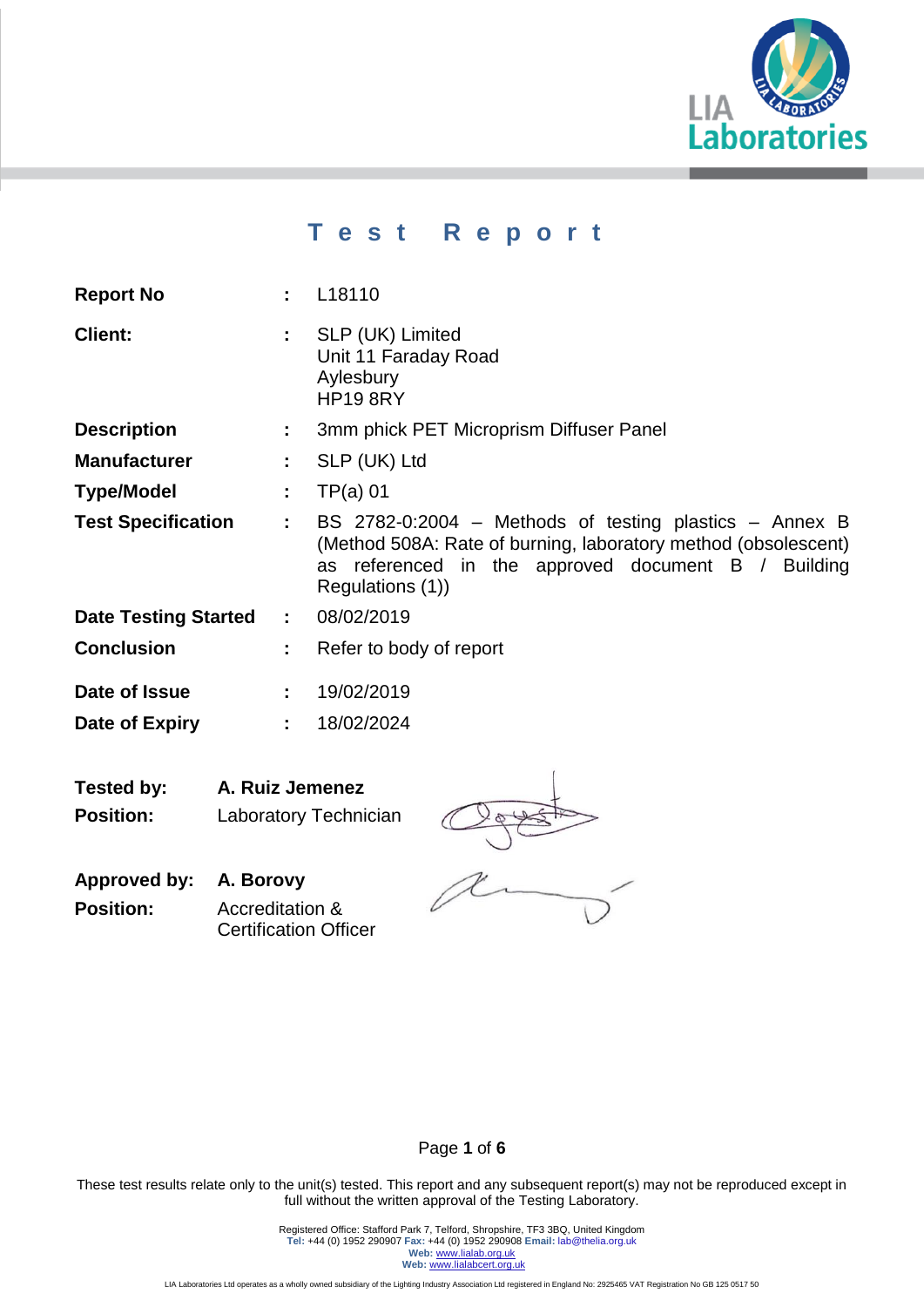

#### **INTRODUCTION**

This test report details the results of the burning rate of a thermoplastic material. The tests that were carried out on each material sample were in accordance with BS 2782-0:2004 Method 508A Rate of burning, Laboratory method to determine whether the thermoplastic is TP(a) or TP(b) rated according to The Building Regulations 2010 (Volume 2 – Buildings other than dwelling houses B)

TP(a) rigid is achieved for a specimen of which (at the thickness of the product as put on the market), when tested as above, performs so that the test flame extinguishes before the first mark and the duration of flaming or afterglow does not exceed 5 seconds following removal of the burner.

TP(b) is achieved for other products which, when a specimen of the material between 1.5 and 3mm thick is tested as above, has a rate of burning which does not exceed 50mm/minute.

#### **PRODUCT DETAILS**

| <b>Product Description</b>                                                                                | 3mm phick PET Microprism Diffuser Panel |  |  |  |
|-----------------------------------------------------------------------------------------------------------|-----------------------------------------|--|--|--|
| Model No.                                                                                                 | $TP(a)$ 01                              |  |  |  |
| <b>Number of Samples</b>                                                                                  | 1                                       |  |  |  |
| <b>Condition on Receipt</b>                                                                               | Good                                    |  |  |  |
| <b>Nominal Dimensions</b>                                                                                 | 476mm 320mm                             |  |  |  |
| Sampling Method: Test samples selected and supplied by client, no sampling method specified by<br>client. |                                         |  |  |  |

#### **Table 1.** *Test Sample Details*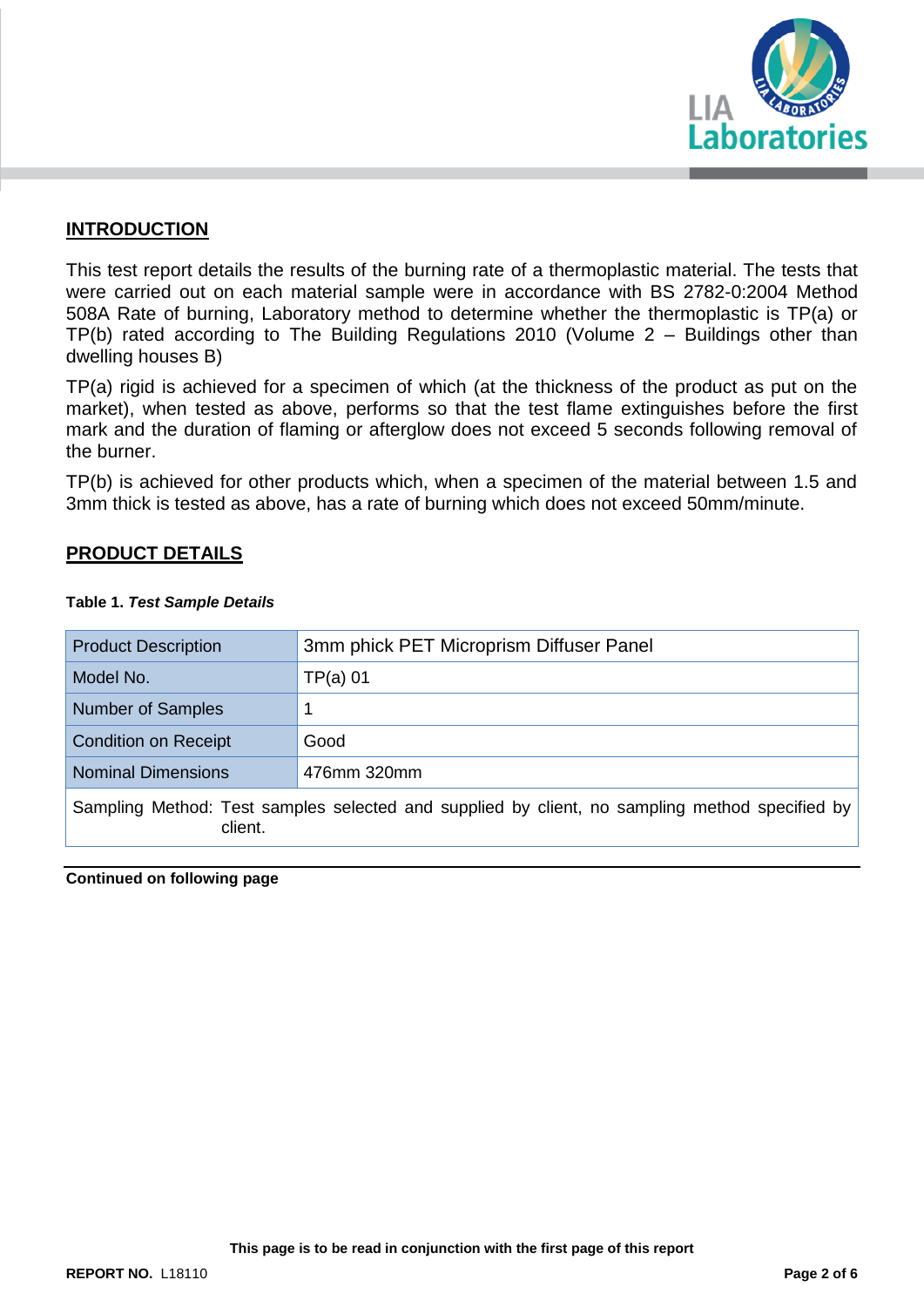

### **TEST SPECIMENS**

A total of 6 test specimens were cut from the material (test specimens A1-A3 were cut from one edge and then specimens B1-B3 were cut in a direction perpendicular to specimens A1-A3)

Each specimen cut from the material was 150mm long, 13mm wide.

The specimens were conditioned for a 24 hour period at an ambient temperature of 25˚C.

#### **PROCEDURE**

Two lines were marked on each of the test specimens, one at 25mm and the other at 125mm from one end

The other end of the test specimen was clamped in a rigid support, with its longitudinal axis horizontal and its transverse axis at 45˚ to the horizontal, ensuring that the marks were clearly visible.

A 130mm wire mesh (seven meshes per linear centimetre) was located 6mm below the test specimen with 6mm of the unsupported end protruding beyond the edge of the gauze. (ref. BS 2782-0:2004 Annex B figure B1)

A Bunsen burner with its flame set to between 13-19mm in height was positioned beneath the free end of the specimen so that the flame just contacted the specimen for a period of 10 seconds.

The time for the flame to travel between the 25mm mark and the 125mm mark was recorded in order to determine the burning rate (in mm per minute)

**Note:** for specimens that did not reach the 1<sup>st</sup> mark, the duration of flame or afterglow after removal of the Bunsen burner were measured.

The rate of burning for each of the six specimens was calculated and is tabulated within the test results section of this test report.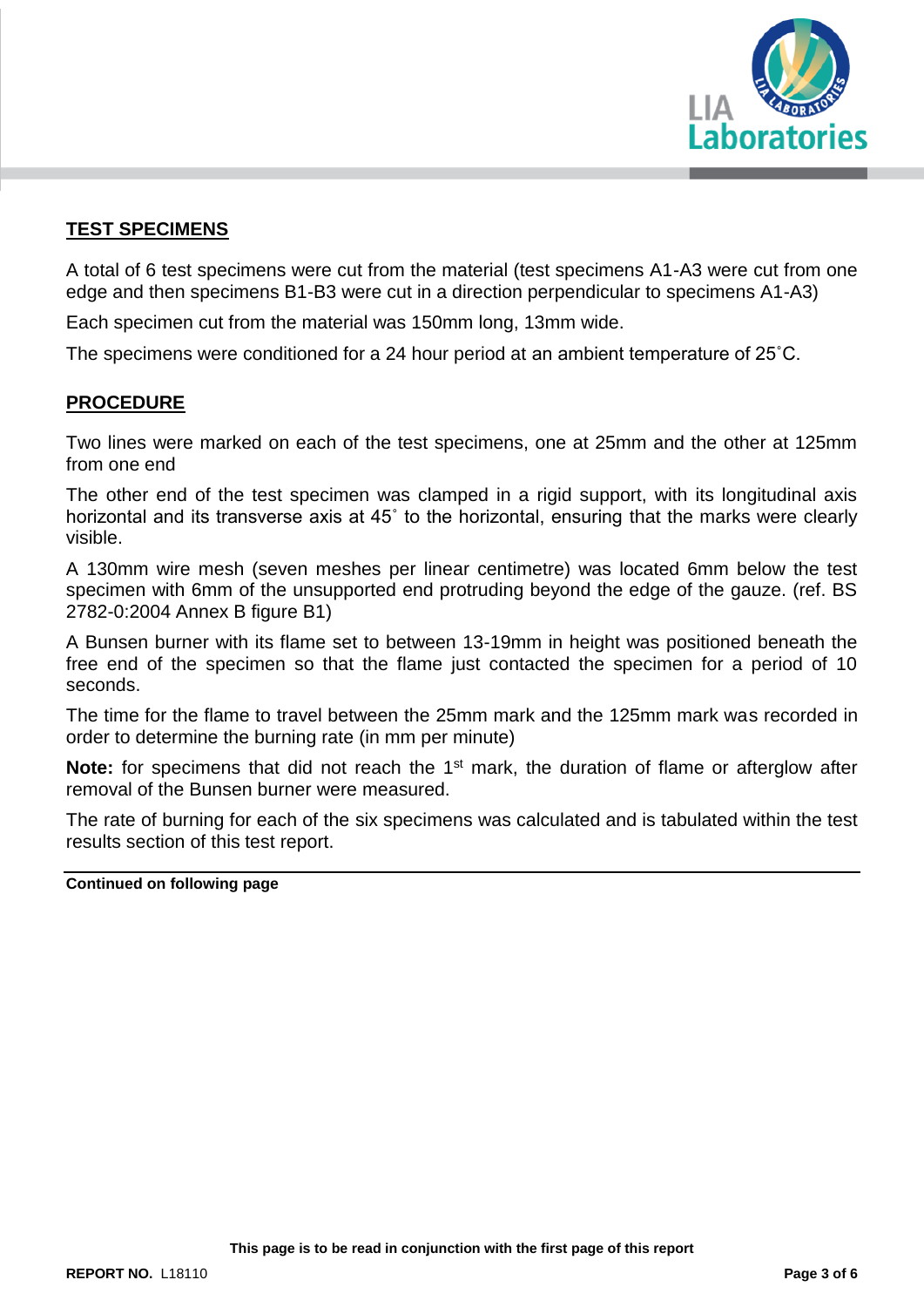

## **TEST RESULTS**

**Note:** The following test results relate only to the behaviour of the test specimens under the particular conditions of test; they are not intended as a means of assessing the potential fire hazard of the material in use.

#### **Table 2.** *Test Results*

| Sample:                                      | <b>Flame Direction</b> | Mark 1<br>(25mm) Mins-<br>secs | Mark 2<br>(125mm)<br>Mins-secs | Time taken to<br>extinguish<br>(Seconds) | Standard limit<br>mm/minute | Result |  |  |  |
|----------------------------------------------|------------------------|--------------------------------|--------------------------------|------------------------------------------|-----------------------------|--------|--|--|--|
| A <sub>1</sub>                               | Parallel               | <b>DNRM</b>                    | <b>DNRM</b>                    | 4.18                                     | 5                           | TP(a)  |  |  |  |
| A2                                           | Parallel               | <b>DNRM</b>                    | <b>DNRM</b>                    | 4.25                                     | 5                           | TP(a)  |  |  |  |
| A <sub>3</sub>                               | Parallel               | <b>DNRM</b>                    | <b>DNRM</b>                    | 3.34                                     | 5                           | TP(a)  |  |  |  |
| <b>B1</b>                                    | Perpendicular          | <b>DNRM</b>                    | <b>DNRM</b>                    | 4.43                                     | 5                           | TP(a)  |  |  |  |
| <b>B2</b>                                    | Perpendicular          | <b>DNRM</b>                    | <b>DNRM</b>                    | 4.43                                     | 5                           | TP(a)  |  |  |  |
| <b>B3</b>                                    | Perpendicular          | <b>DNRM</b>                    | <b>DNRM</b>                    | 4.37                                     | 5                           | TP(a)  |  |  |  |
| Note: DNRM denotes flame did not reach mark. |                        |                                |                                |                                          |                             |        |  |  |  |

#### **CONCLUSION**

All of the specimens under test extinguished before the 1<sup>st</sup> mark, the time to extinguish including the afterglow did not exceed 5 seconds from removal of the flame and therefore the material under test is classified as TP(a) in accordance with Appendix A-(Performance of materials, products and structures-thermoplastic materials –item 20-classification) of the Building regulations document B 2010 (vol. 1)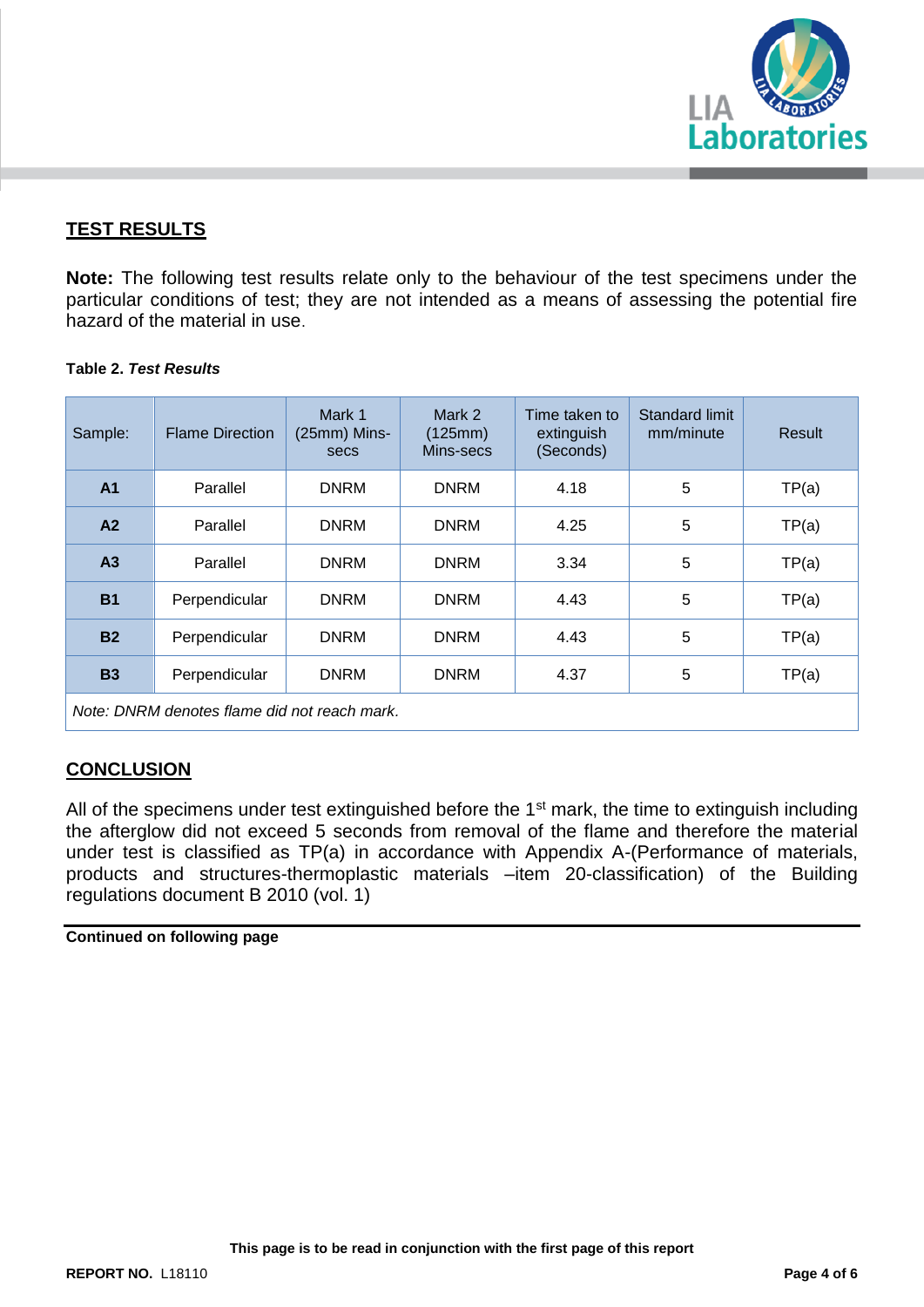

## **DEVIATION(S) FROM TEST STANDARD**

No reported deviations from test standard.